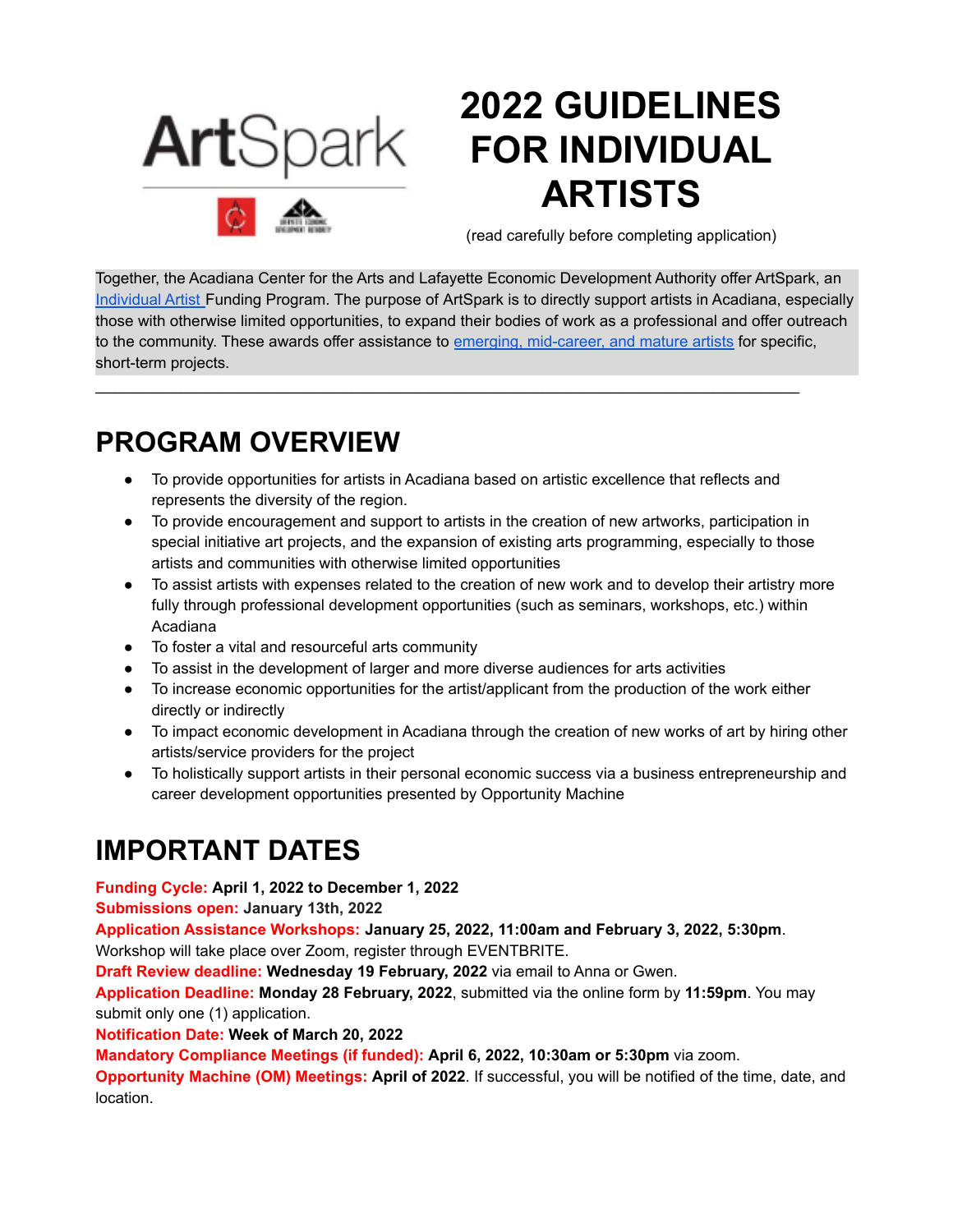## **DRAFT ASSISTANCE**

To receive assistance prior to the application deadline please call (337) 233-7060, or contact Anna Kojevnikov at [Anna@AcadianaCenterfortheArts.org](mailto:Anna@AcadianaCenterfortheArts.org) or Gwen Richard at [Gwen@AcadianaCenterfortheArts.org](mailto:Gwen@AcadianaCenterfortheArts.org). A draft of your application may be submitted for review in advance of the deadline, **but no later than Wednesday 19 February**.

**HOW TO SUBMIT DRAFT ONLY:** At the bottom of the online form, you may select save and continue to save as a draft. This will provide you with a link you may use to return to your form. You may also have this link emailed to your email address. If you would like assistance with your draft application, email this link to either of the email addresses above.

## **AWARD**

### **Minimum Request \$1,000 - Maximum Request \$5,000**

Things to consider, if funded:

- Awardees should note that award money is taxable income and must be reported as such. Awardees must comply with all applicable city, state, and federal laws, ordinances, codes, and regulations. AcA will provide a 1099 Form if successful.
- Awardees are required to submit receipts/documentation of expenses after the completion of the funded activity in order to receive final payment.
- Funds will be disbursed as follows: 75% of award after submission of agreement (dependent on fund availability) and payment request form; and final 25% of award is [reimbursable](#page-4-0) upon receipt of final report and payment request form along with applicable receipts/documentation of expenses.
- A Final Report is due fifteen (15) days after the completion of the project; if the report is not received within thirty (30) days, the remaining 25% will be forfeited.
- Credit must be given to the AcA and LEDA on all printed materials, etc.

## **ELIGIBILITY**

To be considered for this program, the applicant must:

- Be an [individual](#page-4-0) artist working in one of the following artistic disciplines: visual arts, craft, traditional arts/folklife, photography, performing arts, literary arts, film, media arts, interdisciplinary arts or multimedia arts
- Be a practicing artist, defined as one who is dedicated to producing artwork on a regular basis
- Be 18 years of age or older by April 1st, 2022 (the first day of the current cycle)
- Must not be a full-time college student, unless completing higher education degree by July 1, 2022 (may be a graduate school student)
- Be a resident of Acadiana's 8-parish region (Acadia, Evangeline, Iberia, Lafayette, St. Landry, St. Martin, St. Mary, or Vermilion Parishes)
- Expect to maintain residency in the region during the award period.

## **INELIGIBILITY**

The applicant will be deemed ineligible if:

- The artist/applicant is a current board member, major funder, current panelist, or staff member or immediate family member of such a person of Lafayette Economic Development Authority, Opportunity Machine or the Acadiana Center for the Arts
- The artist/applicant cannot apply on behalf of any organization, collective, company, band, group, and/or ensemble, or be a [collaborator](#page-4-0)
- Artists who have already received an ArtSpark Individual Artists Stipend must wait two (2) full cycles before reapplying. For example, artists who received funding in 2019 can apply in 2022.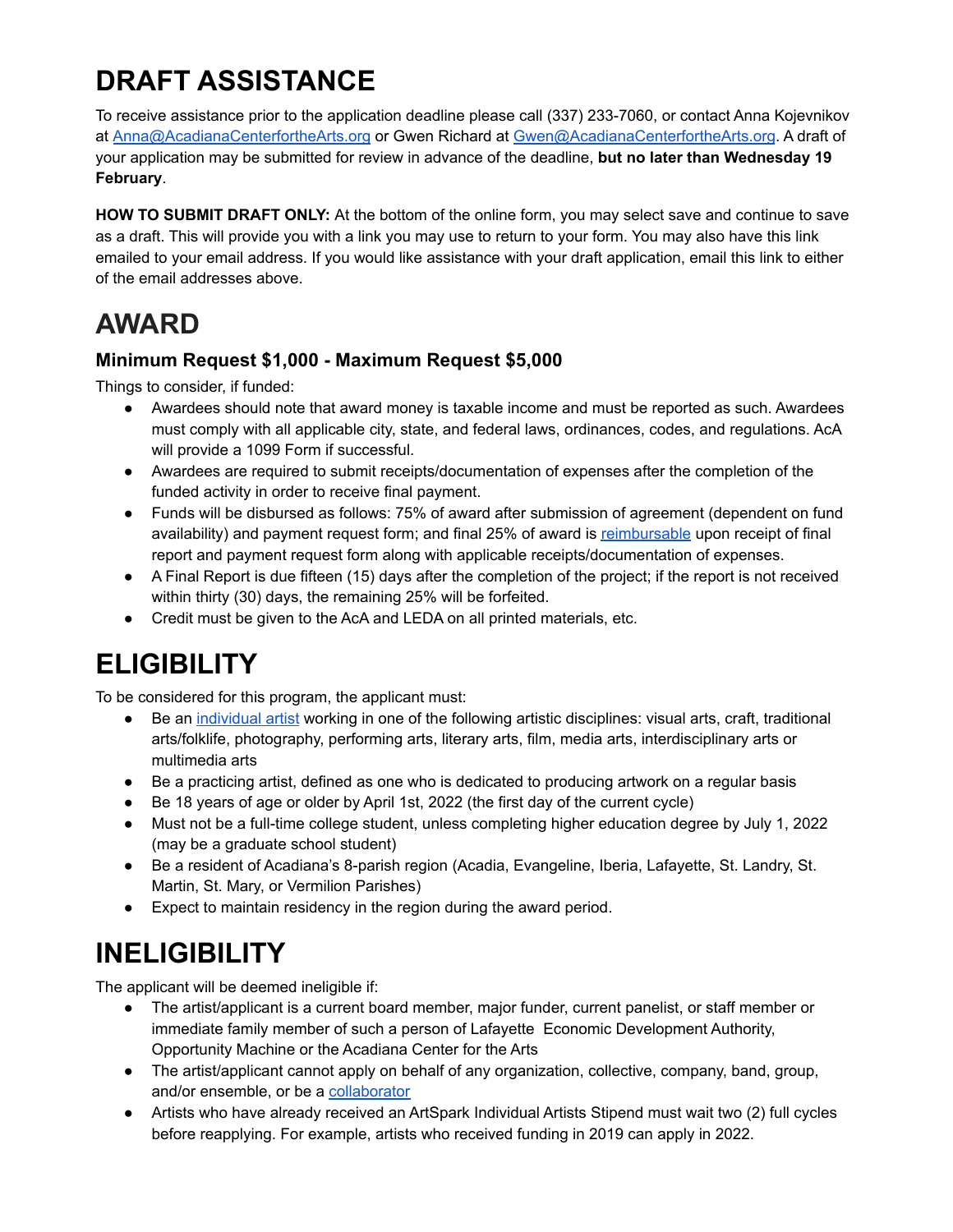• The artist/applicant cannot be enrolled in full-time study from April 1st, 2022 (the first day of the current cycle)

## **THIS PROGRAM WILL FUND**

- The professional development, creation, and presentation of new artistic works for individual artists in Acadiana
- Purchasing supplies, materials, and equipment necessary to complete the proposed artwork (associated with the application), for \$1000 or less
- Costs associated with producing a performance (budget may not reflect any payment to AcA, including facility rental)
- Costs associated with career/professional development (attending seminars, workshops, etc.) within and outside of Acadiana (determined on a case by case basis)
- A maximum of 10% of the awarded amount can be used on marketing the project

## **THIS PROGRAM WILL NOT FUND**

- Direct payment to the artist/applicant for services related to the production of the artwork
- Capital [expenditures](#page-4-0) over \$500 (large ticket items, such as a computer, guitar, etc.)
- Travel for the applicant/artist within or outside of Acadiana
- Deficit reduction
- Costs incurred outside of the funding cycle dates i.e. April 1, 2022 to December 1, 2022
- College or graduate school art projects, or costs associated with tuition
- [Operational](#page-4-0) support
- Competitions, pageants, fundraising events, or **[hospitality](#page-4-0)** costs.

## **WORK SAMPLES**

We recommend setting up an artist profile on **[Acadiana.Culturalyst.com](https://acadiana.culturalyst.com/#!/sign-up)** to present your work samples. *If you require any assistance with Acadiana.Culturalyst.com please contact [Anna@AcadianaCenterfortheArts.org](mailto:Anna@AcadianaCenterfortheArts.org).*

### **Dance and Theatre**

Submit a minimum of two (2) video excerpts of your work with at least one completed within the last three years. The work samples should include the title of the work, the names of the writer(s), choreographer(s), director(s) and/or performer(s), and the role of the applicant in creating the submitted work. For group performances, please note which performer is the applicant. Must include the time marking where the panel should begin reviewing the submitted sample. Additional stills images are encouraged.

### **Design, [Folk Artist](#page-4-0), Visual Arts and Crafts**

Submit a minimum of three (3) photographic samples of your work, at least one completed within the last three years.

### **Literature**

Submit a minimum of three (3) typed samples of your work, no more than 30 pages total, with at least one completed within the last three years. You may submit published work. We recommend uploading excerpts of approximately 5-10 pages from each work, that represents your finest work in that piece. Additional stills images are encouraged, particularly if previous works are image based.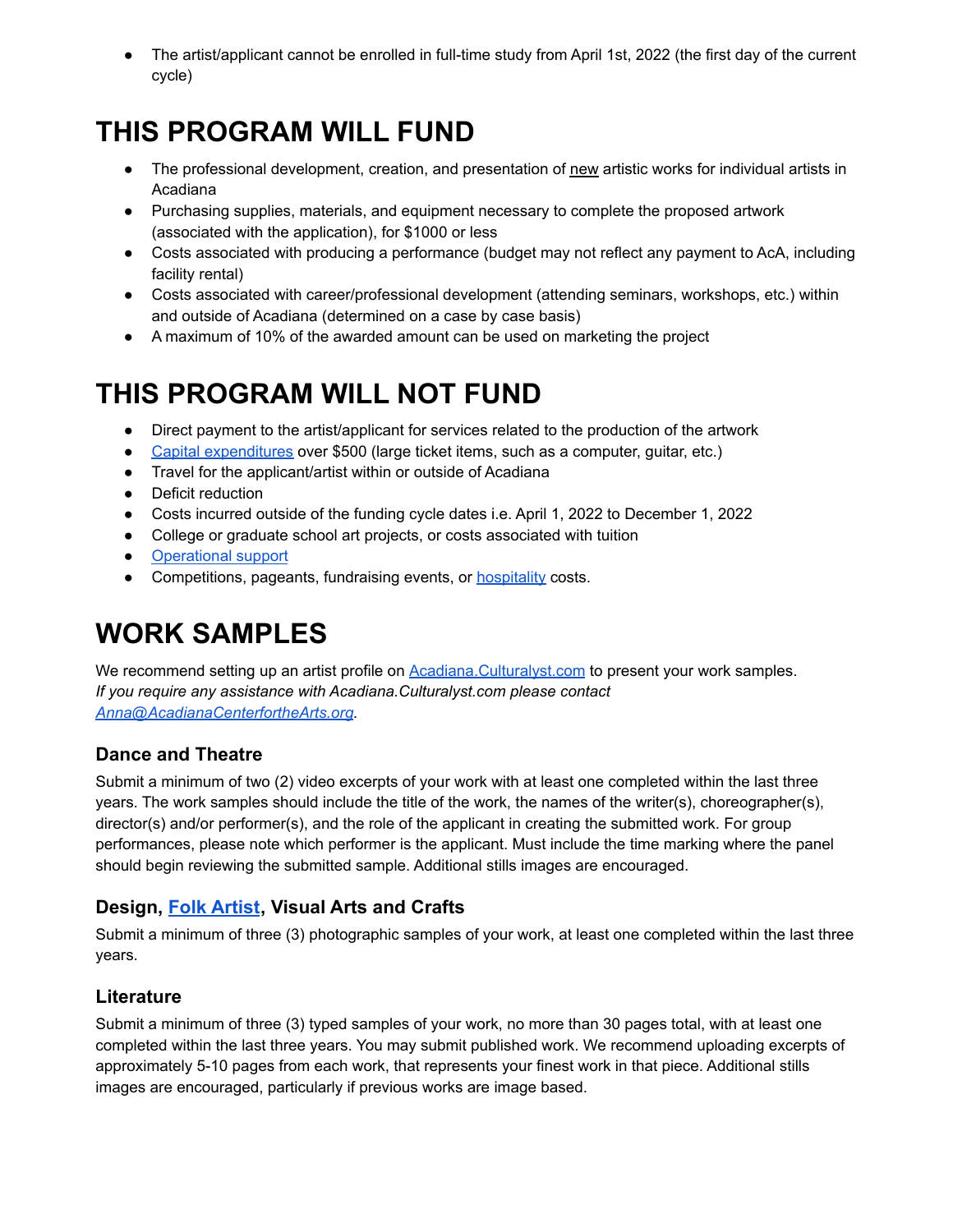### **Media Arts**

Submit a minimum of two (2) excerpts of your work, with at least one completed within the last three years. The work samples should include the title of the work, genre (documentary, experimental, etc.), and the specific role of the applicant in creating the submitted work. Additional stills images are encouraged.

### **Music**

Submit a minimum of three (2) audio or music video samples of your work, at least one completed within the last three years. The work samples should include the title, the names of the performers, instruments, and the role of the applicant in creating the submitted work. For group performances, please note which performer is the applicant. Additional stills images are encouraged.

## **REVIEW PROCESS**

Your application will be reviewed by panelists comprised of artists, community leaders and/or business professionals who will make funding recommendations to the Acadiana Center for the Arts Board of Directors. They will use the following evaluation criteria and corresponding weights:

### **Project/Budget - Weight 40 Points**

- Well-planned and designed proposal of the proposed project
- Professional service providers and resources specified for the success of the project
- Expertise of the other artists/individuals involved as providers of services
- Realistic timeframe of proposed project
- Appropriate request level and use of stipend funds

### **Artistic Merit - Weight 40 Points**

- Expertise of the applicant as an artist
- Contribution to the art form or the understanding and appreciation of the art form(s) proposed
- Quality of the artist/applicant work

### **Outreach – Weight 20 Points**

- Impact (large or small) this project could have on the community
- Plans for increased access, participation, and exposure to the arts within the community, to diverse audiences, including those with limited resources
- Level of community collaboration or involvement
- Participation with the career development programs offered by the Opportunity Machine

Note: This is a competitive program. An application may or may not be funded depending on the number of *applicants, the amount of award money available, and the application's score based on the evaluation criteria.* The acceptance of an application does not imply that it will be automatically funded. All applicants will be *notified prior to the beginning of the funding cycle about the results of the application.*

## **APPLICATION REQUIREMENTS**

- Applicant Contact Information
- Narrative Responses
- Budget
- Work Samples
- Providers of Service (if applicable)
- Letter of Support (optional)
- Resume or Curriculum Vitae (CV)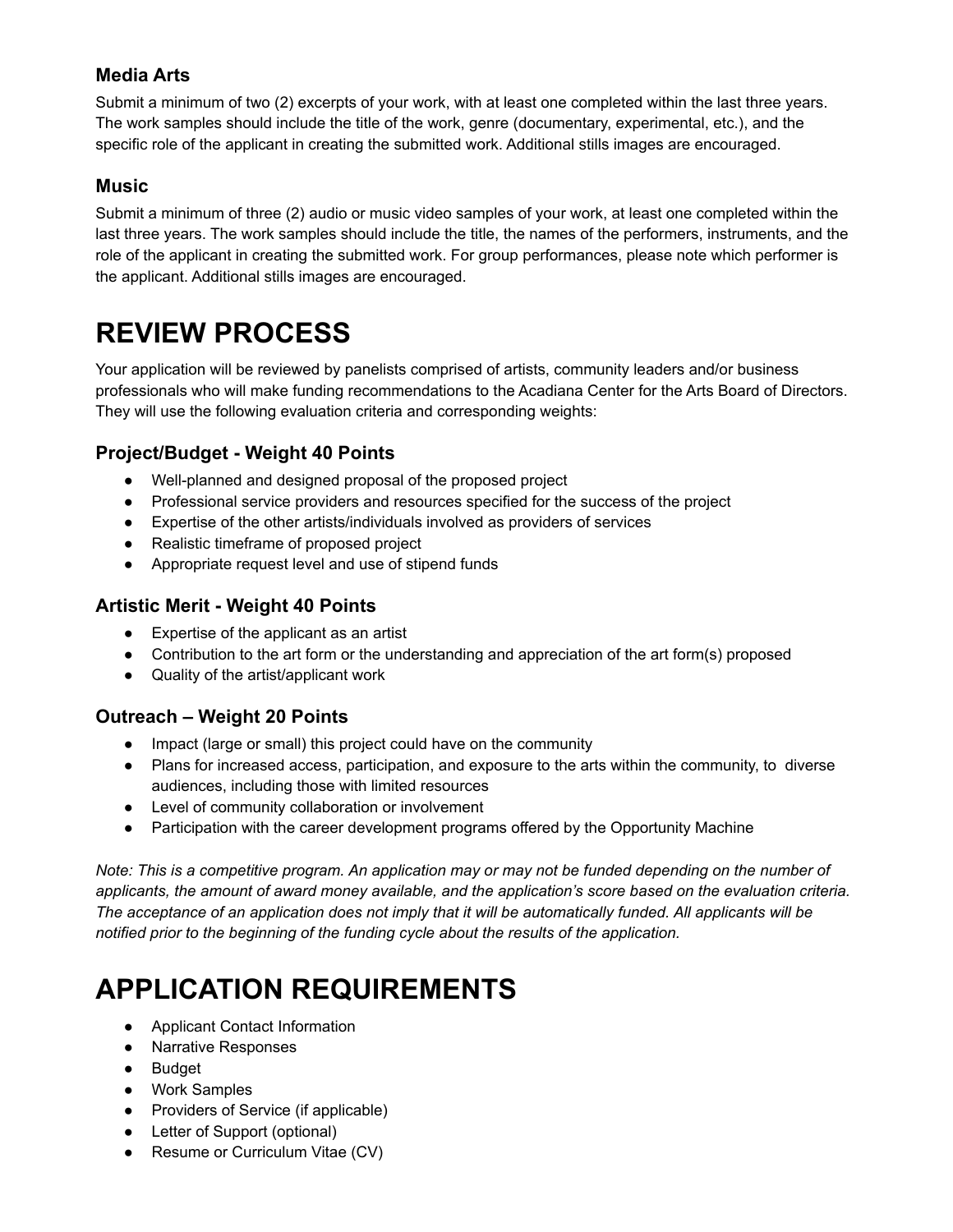- Demographic Information
- Participation Agreement

## **PROPOSAL WRITING TIPS**

- Thoroughly read the guidelines
- Write specifically, in simple, clear language
- Assume the reader of your application knows nothing about your project except what is presented in the application
- Use facts and not necessarily opinions. Present concrete plans, specific goals, and evidence of adequate research and planning
- The budget, narrative, and provider of [services](#page-4-0) should all relate and be consistent
- Be sure to proofread. Have another person read your draft. Does it make sense to them? Does it address the evaluation criteria?

## <span id="page-4-0"></span>**GLOSSARY OF TERMS**

### INDIVIDUAL ARTIST

Single applicant who creates and leads the proposed project and is singularly credited with the creation.

#### COLLABORATOR

Someone who works alongside a partner/as an additional applicant in creating the work of art.

#### PROVIDER OF SERVICE (POS)

Individuals or businesses who provide professional services contributing to the support or creation of the project For example, an artist (not the artist/applicant), plumber, electrician, supplier, hardware store etc.

### CAPITAL EXPENDITURE

Large purchases of usually, but not only, fixed assets that may be used to generate revenue over a long period of time. This program will not cover expenses to acquire fixed assets, properties, building facilities or structures. It will not cover costs to purchase or upgrade machinery, equipment or technology exceeding \$500. It will not pay for patents.

**HOSPITALITY** Food, lodging or transportation.

#### OPERATIONAL SUPPORT

Funds that provide stability to an organization by paying for staffing, supplies and materials, utilities, insurances or other facility operations, etc.

#### IN KIND

Monetary value attributed to services provided free of charge, to include time (volunteers for example), supplies or equipment, tangible goods, etc.

#### EMERGING ARTISTS

Are those in the early stages of their professional careers. Their work has begun to take shape, and their output contains the seeds of further artistic development.

#### MID-CAREER ARTISTS

Are those who have created an independent body of work and have made a recognized contribution to their discipline through public presentation of their work. Steady in their progression as an artist over a five to